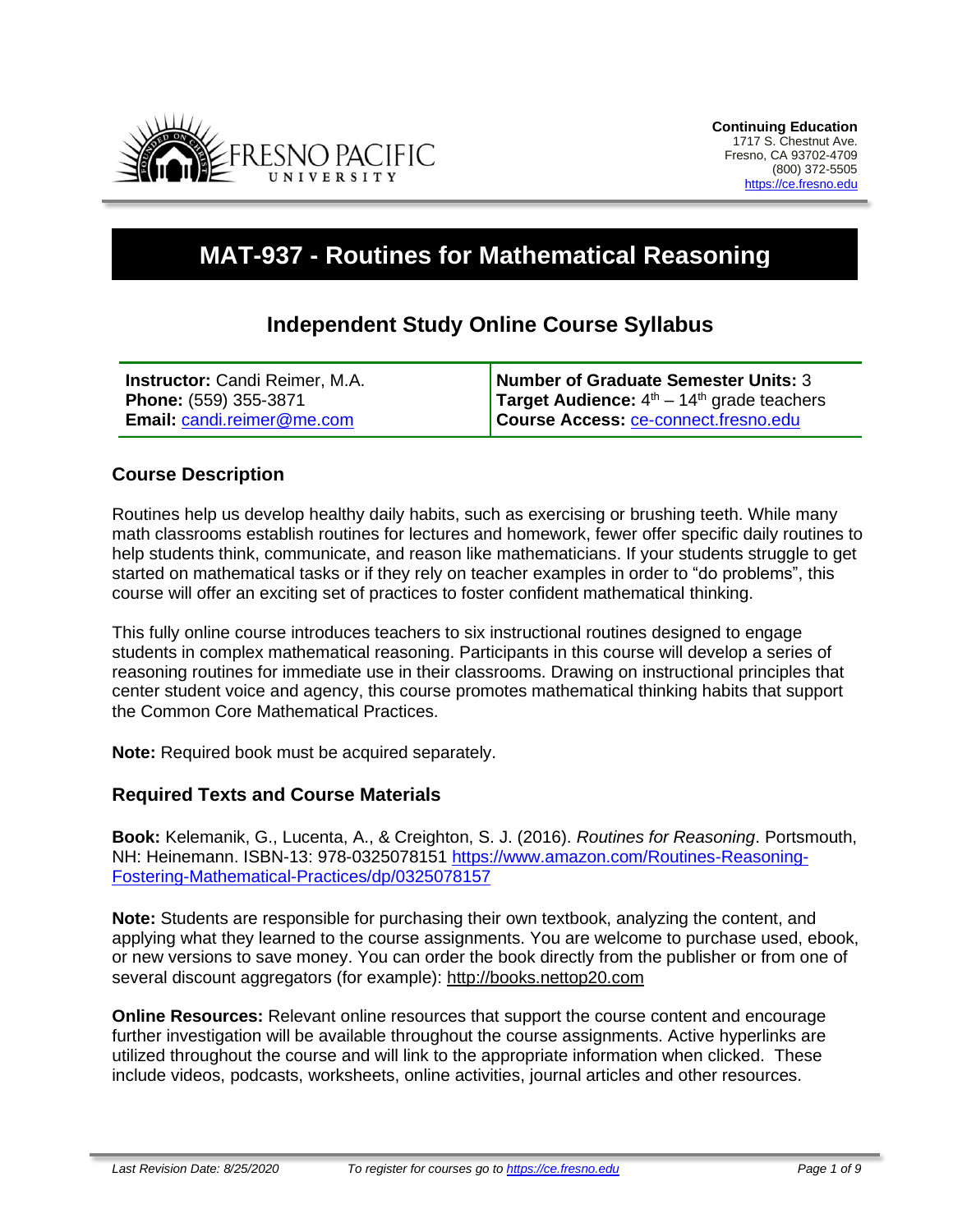**Fostering Math Practices:** Students will register for a free educator membership to the website *Fostering Math Practices*: http://www.fosteringmathpractices.com/membershipaccount/membership-levels/

**Moodle:** Moodle is a web-based learning management system used to support flexible teaching and learning in both face-to-face and distance courses (e-learning). [https://moodle.org](https://moodle.org/) // <https://moodle.org/demo> // [https://docs.moodle.org](https://docs.moodle.org/)

# **Course Dates**

Self-paced; students may enroll at any time and take up to one year, from the date of registration, to complete assignments. Students may complete assignments in no less than three weeks for a 3 unit course (one week per unit).

## **National Standards Addressed in This Course**

# **National Board for Professional Teaching Standards (NBPTS)**

[\(http://www.nbpts.org/standards-five-core-propositions/\)](http://www.nbpts.org/standards-five-core-propositions/)

First published in 1989 and updated in 2016, *[What Teachers Should Know and Be Able to Do](http://www.accomplishedteacher.org/)* articulates the National Board's Five Core Propositions for teaching. The Five Core Propositions comparable to medicine's Hippocratic Oath — set forth the profession's vision for accomplished teaching. Together, the propositions form the basis of all National Board Standards and the foundation for National Board Certification. Course assignments have been designed so students can demonstrate excellence against these professional teaching standards whenever possible.

- Proposition 1: Teachers are committed to students and their learning
- Proposition 2: Teachers know the subject they teach and how to teach those subjects to students
- Proposition 3: Teachers are responsible for managing and monitoring student learning
- Proposition 4: Teachers think systematically about their practice and learn from experience
- Proposition 5: Teachers are members of learning communities

#### **Common Core Standards for Mathematics**

[http://www.corestandards.org/the-standards/mathematics](http://www.corestandards.org/Math/Content/mathematics-glossary/)

- Counting & Cardinality
- Operations & Algebraic Thinking
- Number & Operations in Base Ten
- Number & Operations—Fractions
- Measurement & Data
- Geometry
- Ratios & Proportional Relationships
- The Number System
- Expressions & Equations
- Functions
- Statistics & Probability

#### **Common Core Standards for Mathematical Practice**

<http://www.corestandards.org/Math/Practice/>

- Standard 1: Make sense of problems and persevere in solving them
- Standard 2: Reason abstractly and quantitatively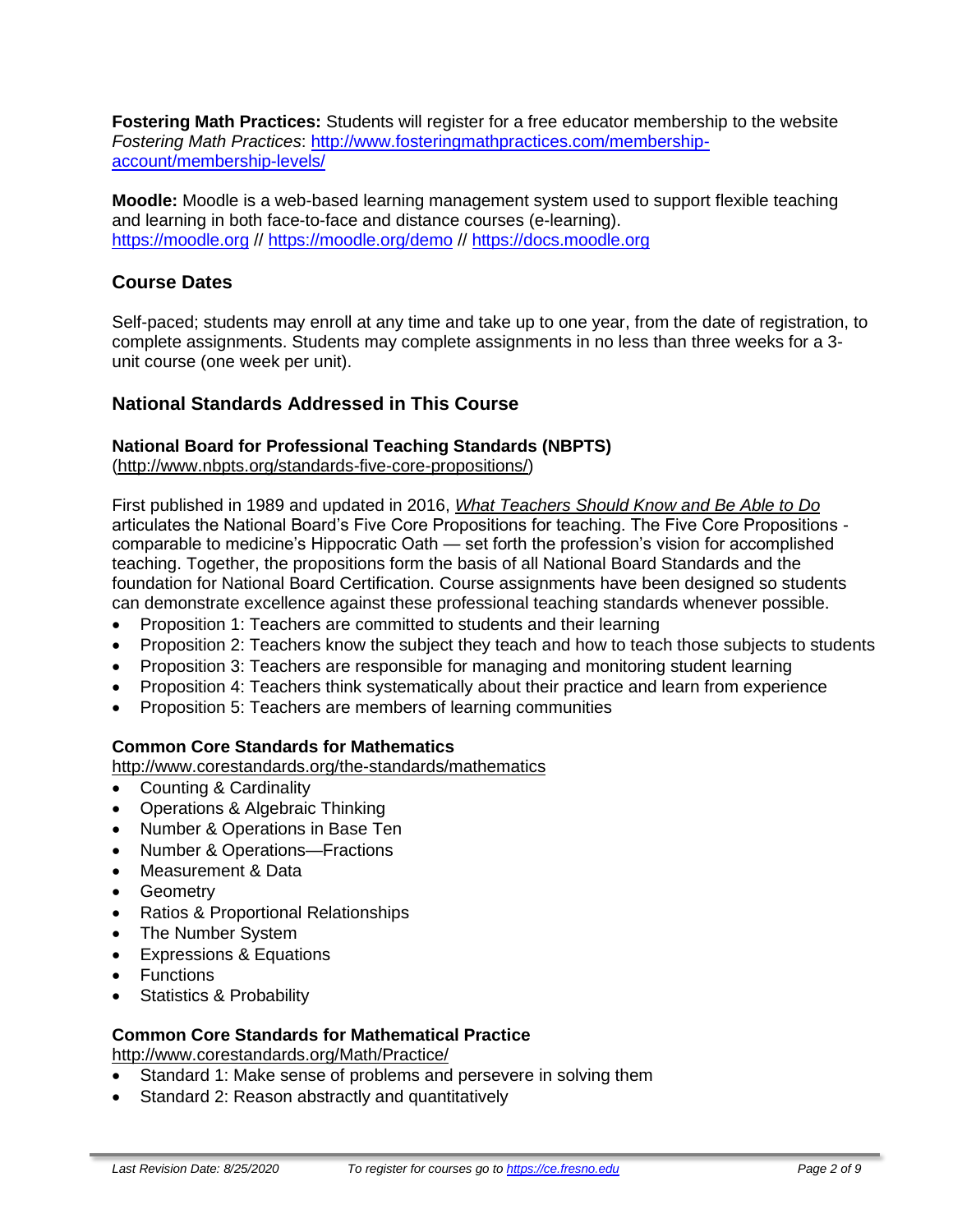- Standard 3: Construct viable arguments and critique the reasoning of others
- Standard 4: Model with mathematics
- Standard 5: Use appropriate tools strategically
- Standard 6: Attend to precision
- Standard 7: Look for and make use of structure
- Standard 8: Look for and express regularity in repeated reasoning

# **Continuing Education Program Student Learning Outcomes**

| CE <sub>1</sub> | Demonstrate proficient written communication by articulating a clear focus,<br>synthesizing arguments, and utilizing standard formats in order to inform and<br>persuade others, and present information applicable to targeted use.                                    |
|-----------------|-------------------------------------------------------------------------------------------------------------------------------------------------------------------------------------------------------------------------------------------------------------------------|
| CE <sub>2</sub> | Demonstrate comprehension of content-specific knowledge and the ability to apply it<br>in theoretical, personal, professional, or societal contexts.                                                                                                                    |
| CE <sub>3</sub> | Reflect on their personal and professional growth and provide evidence of how such<br>reflection is utilized to manage personal and professional improvement.                                                                                                           |
| CE <sub>4</sub> | Apply critical thinking competencies by generating probing questions, recognizing<br>underlying assumptions, interpreting and evaluating relevant information, and<br>applying their understandings to the professional setting.                                        |
| CE <sub>5</sub> | Reflect on values that inspire high standards of professional and ethical behavior as<br>they pursue excellence in applying new learning to their chosen field.                                                                                                         |
| CE <sub>6</sub> | Identify information needed in order to fully understand a topic or task, organize that<br>information, identify the best sources of information for a given enquiry, locate and<br>critically evaluate sources, and accurately and effectively share that information. |

# **Student Learning Outcomes (SLOs) for This Course**

| <b>Student Learning Outcomes for This Course</b><br>By the end of this course student will be able to:                                                | <b>National Standards</b><br>Addressed* | <b>CE Program</b><br><b>Student Learning</b><br><b>Outcomes</b><br>Addressed** |
|-------------------------------------------------------------------------------------------------------------------------------------------------------|-----------------------------------------|--------------------------------------------------------------------------------|
| 1. Demonstrate through written reflection an<br>understanding of current research that<br>supports the use of mathematical routines for<br>reasoning. | NBPTS Prop. 1,                          | CE 1, CE 4, CE<br>6                                                            |
| 2. Summarize and implement instructional<br>strategies that center student voice and<br>agency through Common Core Mathematical<br>Practices.         | NBPTS Prop. 1,<br>2, 3, 4, 5            | CE 2, CE 4, CE<br>6                                                            |
| 3. Design, facilitate, and reflect on<br>mathematical routines for reasoning.                                                                         | NBPTS Prop. 1,<br>2, 3, 4, 5            | CE 2, CE 3, CE<br>4, CE 6                                                      |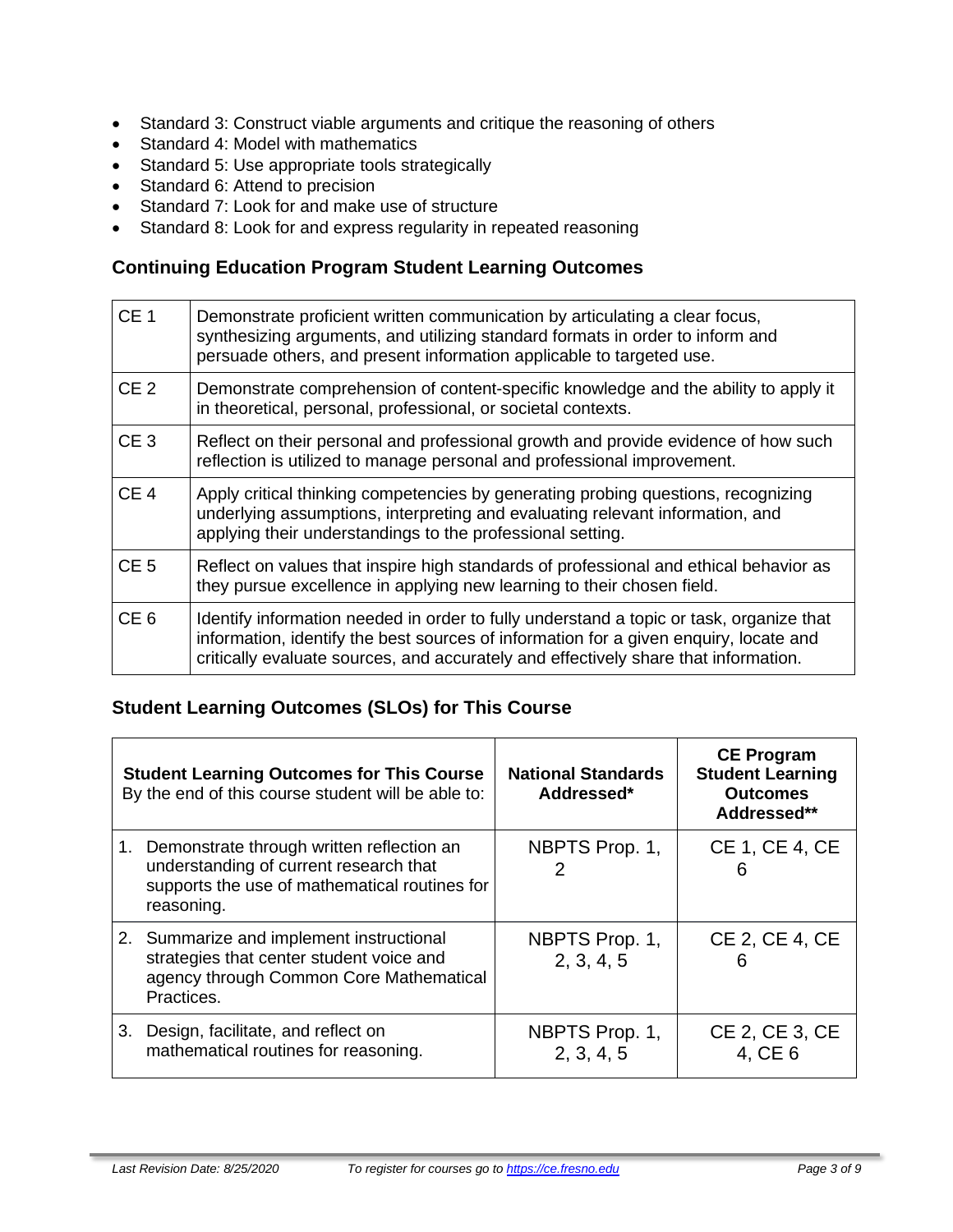| 4. Collaborate with teaching peers and online<br>colleagues to share insights and deepen<br>professional practice. | NBPTS Prop. 1,<br>2, 4, 5 | CE 1, CE 3,<br>CE 4, CE 5,<br>CE <sub>6</sub> |
|--------------------------------------------------------------------------------------------------------------------|---------------------------|-----------------------------------------------|
|--------------------------------------------------------------------------------------------------------------------|---------------------------|-----------------------------------------------|

\* Please refer to the section on **National Standards Addressed in This Course**

\*\* Please refer to the section on **Continuing Education Program Student Learning Outcomes**

# **Topics, Assignments, and Activities**

| <b>Module Title</b>                                                  | <b>Module Assignments and Activities</b>                                                                                                                                                                                                                                                                                                                             | <b>Points</b><br><b>Possible</b><br>for Each<br><b>Assignment</b> |
|----------------------------------------------------------------------|----------------------------------------------------------------------------------------------------------------------------------------------------------------------------------------------------------------------------------------------------------------------------------------------------------------------------------------------------------------------|-------------------------------------------------------------------|
| <b>Welcome Module</b>                                                | Introduction video<br>$\bullet$<br>Course syllabus<br>$\bullet$                                                                                                                                                                                                                                                                                                      |                                                                   |
| Module $1 -$<br>Orientation and<br>Introductions                     | Introductions and goals for class<br>$\bullet$<br>1.1 Assignment: Submit Orientation<br>$\bullet$<br>1.2 Forum: Class Introductions<br>$\bullet$                                                                                                                                                                                                                     | 4, 4                                                              |
| Module $2 -$<br><b>About Routines for</b><br>Reasoning               | Read Chapters 1 & 2<br>٠<br>Explore avenues of thinking for mathematical practice<br>$\bullet$<br>Watch a video (overview and rationale)<br>$\bullet$<br>Examine essential instructional strategies in the routines<br>$\bullet$<br>Explore significance of routines for special populations<br>2.1 Assignment: 4 Cs<br>2.2 Forum: Share Cs<br>$\bullet$             | 10, 4                                                             |
| Module $3-$<br>A Routine in Action:<br>Connecting<br>Representations | Watch a routine in action<br>$\bullet$<br>Read Chapter 4: Connecting Representations<br>$\bullet$<br>Examine overview and vignettes<br>$\bullet$<br>Reflect on video lesson and vignette<br>$\bullet$<br>Preview routine planners, slides, and tasks<br>$\bullet$<br>3.1 Forum: Routine Analysis<br>$\bullet$                                                        | 4                                                                 |
| Module $4-$<br><b>Capturing Quantities</b>                           | <b>Read Chapter 3: Capturing Quantities</b><br>٠<br>Examine overview and vignettes<br>$\bullet$<br>Preview routine planners, slides, and tasks<br>$\bullet$<br>Select one task<br>$\bullet$<br>Create a set of sentence frames and/or starters that<br>could be used to generate student conversation<br>4.1 Assignment: Padlet note (sentence frames/starters)<br>٠ | 10                                                                |
| Module 5<br>Recognizing<br>Repetition                                | Read Chapter 5: Recognizing Repetition<br>Examine overview and read vignette<br>$\bullet$<br>Preview routine planners, slides, and tasks<br>$\bullet$<br>Select one task<br>$\bullet$<br>Create several annotations for drawing students'<br>$\bullet$<br>attention to connections or relationships within the task<br>5.1 Forum: Annotations                        | 4                                                                 |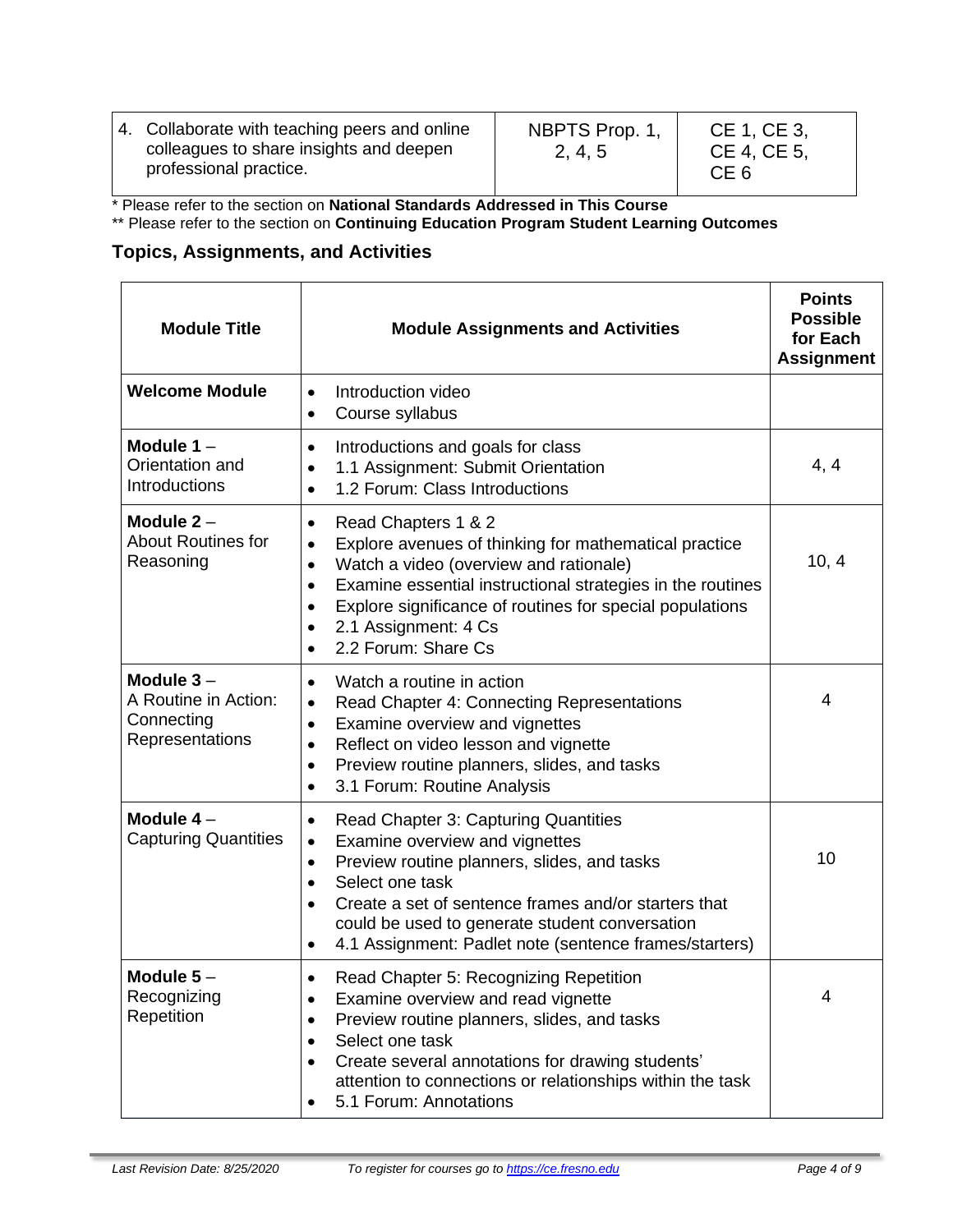| <b>Module Title</b>                                               | <b>Module Assignments and Activities</b>                                                                                                                                                                                                                                                                                                                                                                                                             | <b>Points</b><br><b>Possible</b><br>for Each<br><b>Assignment</b> |
|-------------------------------------------------------------------|------------------------------------------------------------------------------------------------------------------------------------------------------------------------------------------------------------------------------------------------------------------------------------------------------------------------------------------------------------------------------------------------------------------------------------------------------|-------------------------------------------------------------------|
| Module $6-$<br><b>Three Reads</b>                                 | Read Chapter 6: Three Reads<br>$\bullet$<br>Examine overview and read vignette<br>$\bullet$<br>Preview routine planners, slides, and tasks<br>$\bullet$<br>Select one task<br>$\bullet$<br>Anticipate student responses to Three Reads<br>$\bullet$<br>6.1 Assignment: Three Reads Preparation<br>$\bullet$                                                                                                                                          | 10                                                                |
| Module 7-<br>Contemplate then<br>Calculate & Decide<br>and Defend | Examine overviews of the final two routines<br>$\bullet$<br>Preview routine planners, slides, and tasks<br>$\bullet$<br>Select one task<br>$\bullet$<br>Using the lesson plan template, create a Contemplate<br>$\bullet$<br>then Calculate Routine OR a Decide and Defend routine<br>(select one)<br>Participate in peer review<br>$\bullet$<br>7.1 Assignment: Upload Your Routine Plan<br>$\bullet$<br>7.2 Forum: Share Routine Plan<br>$\bullet$ | 10, 4                                                             |
| Module $8-$<br><b>Routine Rehearsal</b>                           | Read Chapter 7<br>$\bullet$<br>Try routine with students and reflect<br>$\bullet$<br>8.1 Assignment: Routine Reflection<br>$\bullet$                                                                                                                                                                                                                                                                                                                 | 10                                                                |
| Module 9-<br><b>Final Reflection</b>                              | Create a presentation of course insights, strategies, and<br>$\bullet$<br>practices<br>Share a conversation with colleague<br>$\bullet$<br>9.1 Assignment: Final Presentation<br>$\bullet$                                                                                                                                                                                                                                                           | 10                                                                |
| Course Wrap-up -<br>Grading and<br>Evaluation                     | <b>Final Reflection Forum</b><br>$\bullet$<br><b>Course Evaluation</b><br>$\bullet$<br><b>Course Completion Checklist</b><br>$\bullet$<br><b>Grade Request / Transcript Request</b><br>$\bullet$                                                                                                                                                                                                                                                     |                                                                   |
|                                                                   | <b>TOTAL POINTS</b>                                                                                                                                                                                                                                                                                                                                                                                                                                  | 84 points                                                         |

# **Grading Policies, Rubrics, and Requirements for Assignments**

#### **Grading Policies**

- Assignments will be graded per criteria presented in the course rubrics.
- $A = 90-100\%$  and  $B = 80-89\%$ , (anything below 80% will not receive credit.)
- The discernment between an A or a B letter grade is at the discretion of the instructor based on the quality of work submitted (see course rubrics).
- Coursework falling below a B grade will be returned with further instructions.
- All assignments must be completed to receive a grade and are expected to reflect the quality that teacher-training institutions require of professional educators. If completed assignments do not meet this standard, students will be notified with further instructions from the instructor.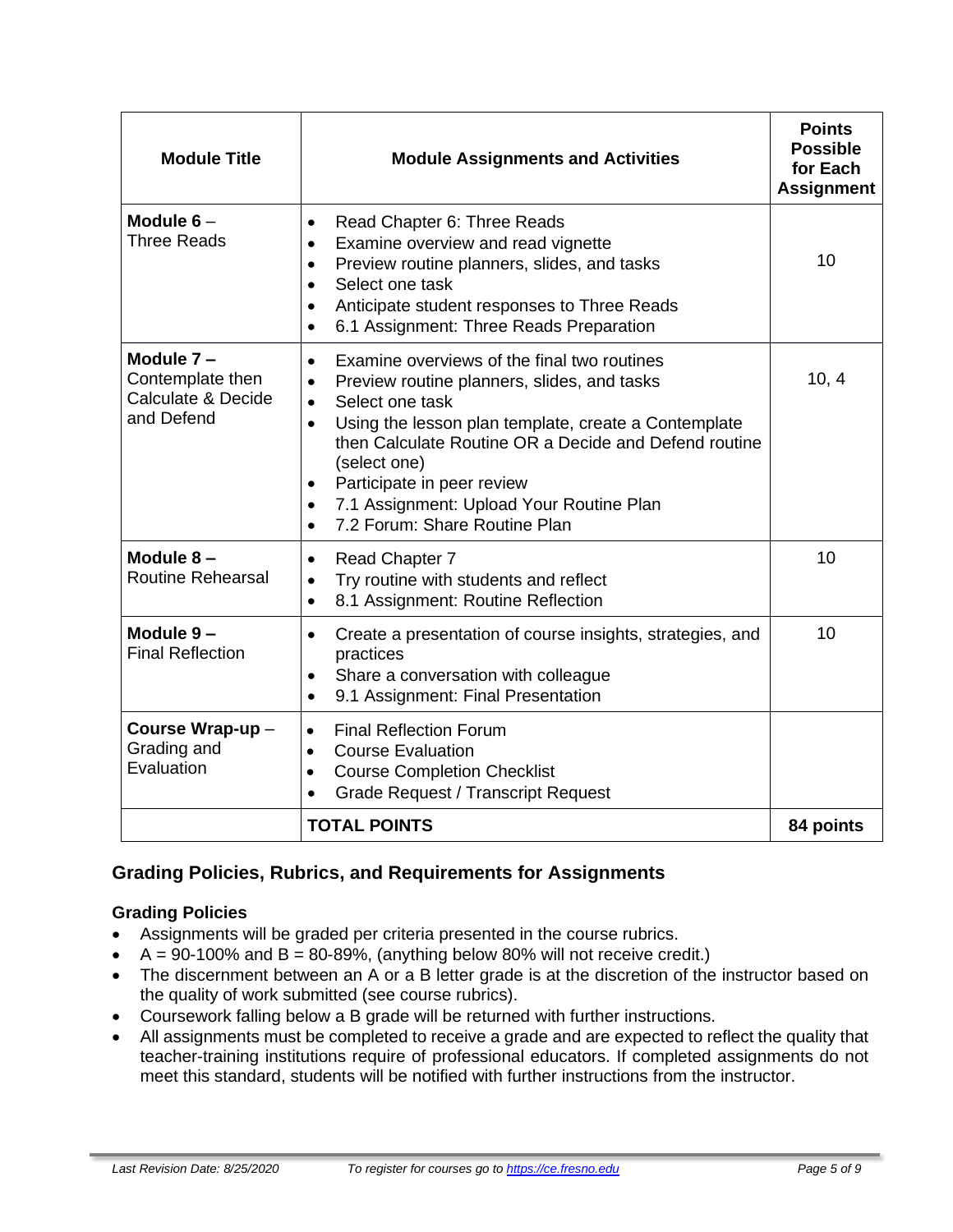#### **Grading Rubrics**

| Grade     | <b>Percent</b> | <b>Description</b> | <b>Rubric</b>                                                                                                                                                                                   |
|-----------|----------------|--------------------|-------------------------------------------------------------------------------------------------------------------------------------------------------------------------------------------------|
| A         | 90-100%        | Excellent          | Meets all course / assignment requirements with<br>significant evidence of subject mastery and<br>demonstration of excellent graduate level<br>professional development scholarship.            |
| B         | 80-89%         | Very Good          | Adequately meets criteria for all course/assignment<br>requirements - demonstrates subject competency<br>with very good graduate level professional<br>development scholarship.                 |
| <b>NC</b> | Below 80%      | Unacceptable       | Does not meet the minimum criteria for all<br>course/assignment requirements and demonstrated<br>little, if any, evidence of acceptable graduate level<br>professional development scholarship. |

#### **Writing Requirements**

- **Superior:** Writing is clear, succinct, and reflects graduate level expectations. Clearly addresses all parts of the writing task. Maintains a consistent point of view and organizational structure. Include relevant facts, details, and explanations.
- **Standard:** Writing is acceptable with very few mistakes in grammar and spelling. Addresses most parts of the writing task. Maintains a mostly consistent point of view and organizational structure. Include mostly relevant facts, details, and explanations.
- **Sub-standard:** Writing contains noticeable mistakes in grammar and spelling. Does not address all parts of the writing task. Lacks a consistent point of view and organization structure. May include marginally relevant facts, details, and explanations.

#### **Lesson Plan Requirements**

- **Superior:** Instructional goals and objectives clearly stated. Instructional strategies appropriate for learning outcome(s). Method for assessing student learning and evaluating instruction is clearly delineated and authentic. All materials necessary for student and teacher to complete lesson clearly listed.
- **Standard:** Instructional goals and objectives are stated but are not easy to understand. Some instructional strategies are appropriate for learning outcome(s). Method for assessing student learning and evaluating instruction is present. Most materials necessary for student and teacher to complete lesson are listed.
- **Sub-standard:** Instructional goals and objectives are not stated. Learners cannot tell what is expected of them. Instructional strategies are missing or strategies used are inappropriate. Method for assessing student learning and evaluating instruction is missing. Materials necessary for student and teacher to complete lesson are missing.

#### **Forum Requirements**

- **Superior:** Response was at least 1 page (3 fully developed paragraphs) in length. Thoroughly answered all the posed questions, followed all the assignment directions, proper grammar and no spelling errors. Language is clear, concise, and easy to understand. Uses terminology appropriately and is logically organized.
- **Standard:** Response was ½ to 1 page in length (2-3 fully developed paragraphs). Answered all the questions but did not provide an in-depth analysis, followed most of the assignment directions, proper grammar and no spelling errors. Language is comprehensible, but there a few passages that are difficult to understand. The organization is generally good.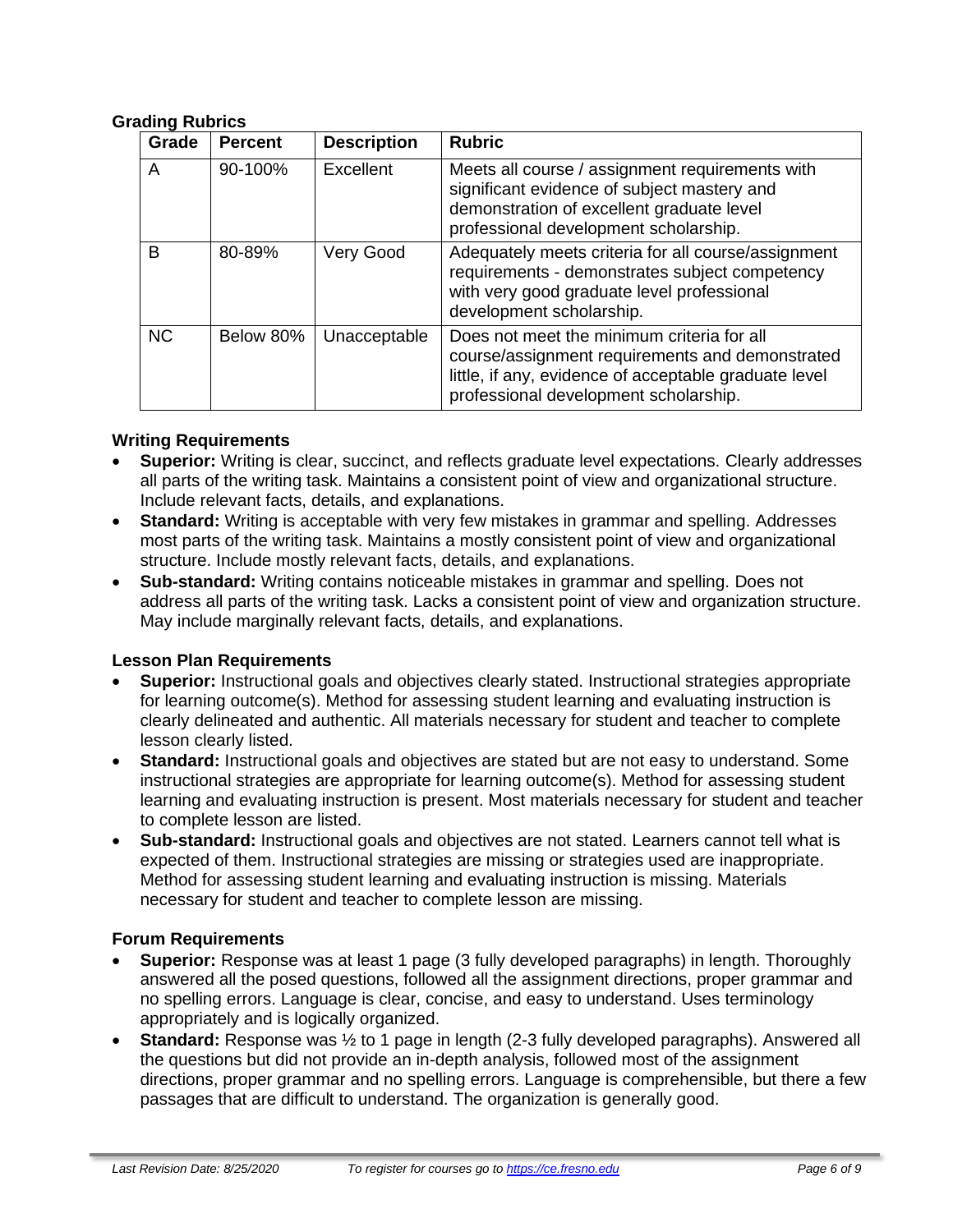• **Sub-standard:** Response was less than ½ page in length (1 paragraph). Did not answer all the required questions and/or statements or responses were superficial, vague, or unclear, did not follow the assignment directions, many grammar and spelling errors. Is adequately written, but may use some terms incorrectly; may need to be read two or more times to be understood.

## **Instructor/Student Contact Information**

Throughout the course participants will be communicating with the instructor and their classmates on a regular basis using asynchronous discussion forums. A virtual office is utilized for class questions and students are provided with instructor contact information in the event they want to make email or phone contact. In addition, students are encouraged to email or phone the instructor at any time. Students will also receive feedback on the required assignments as they are submitted.

## **Forums**

Participation is an important expectation of this course and all online courses. Online discussions promote reflection and analysis while allowing students to appreciate and evaluate positions that others express. While students may not be engaging with the same students throughout this course they will be expected to offer comments, questions, and replies to the discussion question whenever possible. The faculty role in the discussion forum is that of an observer and facilitator.

## **Coursework Hours**

Based on the Carnegie Unit standard, a unit of graduate credit measures academic credit based on the number of hours the student is engaged in learning. This includes all time spent on the course: reading the textbook, watching videos, listening to audio lessons, researching topics, writing papers, creating projects, developing lesson plans, posting to discussion boards, etc. Coursework offered for FPU Continuing Education graduate credit adheres to 45 hours per semester unit for the 900-level courses. Therefore, a student will spend approximately 90 hours on a typical 2-unit course or 135 hours on a typical 3-unit course.

## **Services for Students with Disabilities**

Students with disabilities are eligible for reasonable accommodations in their academic work in all classes. In order to receive assistance, the student with a disability must provide the Academic Support Center with documentation, which describes the specific disability. The documentation must be from a qualified professional in the area of the disability (i.e. psychologist, physician or educational diagnostician). Students with disabilities should contact the Academic Support Center to discuss academic and other needs as soon as they are diagnosed with a disability. Once documentation is on file, arrangements for reasonable accommodations can be made. For more information and for downloadable forms, please go to [https://www.fresno.edu/students/academic](https://www.fresno.edu/students/academic-support/services-students-disabilities)[support/services-students-disabilities.](https://www.fresno.edu/students/academic-support/services-students-disabilities)

## **Plagiarism and Academic Honesty**

All people participating in the educational process at Fresno Pacific University are expected to pursue honesty and integrity in all aspects of their academic work. Academic dishonesty, including plagiarism, will be handled per the procedures set forth in the Fresno Pacific University Catalogue <https://www.fresno.edu/students/registrars-office/academic-catalogs>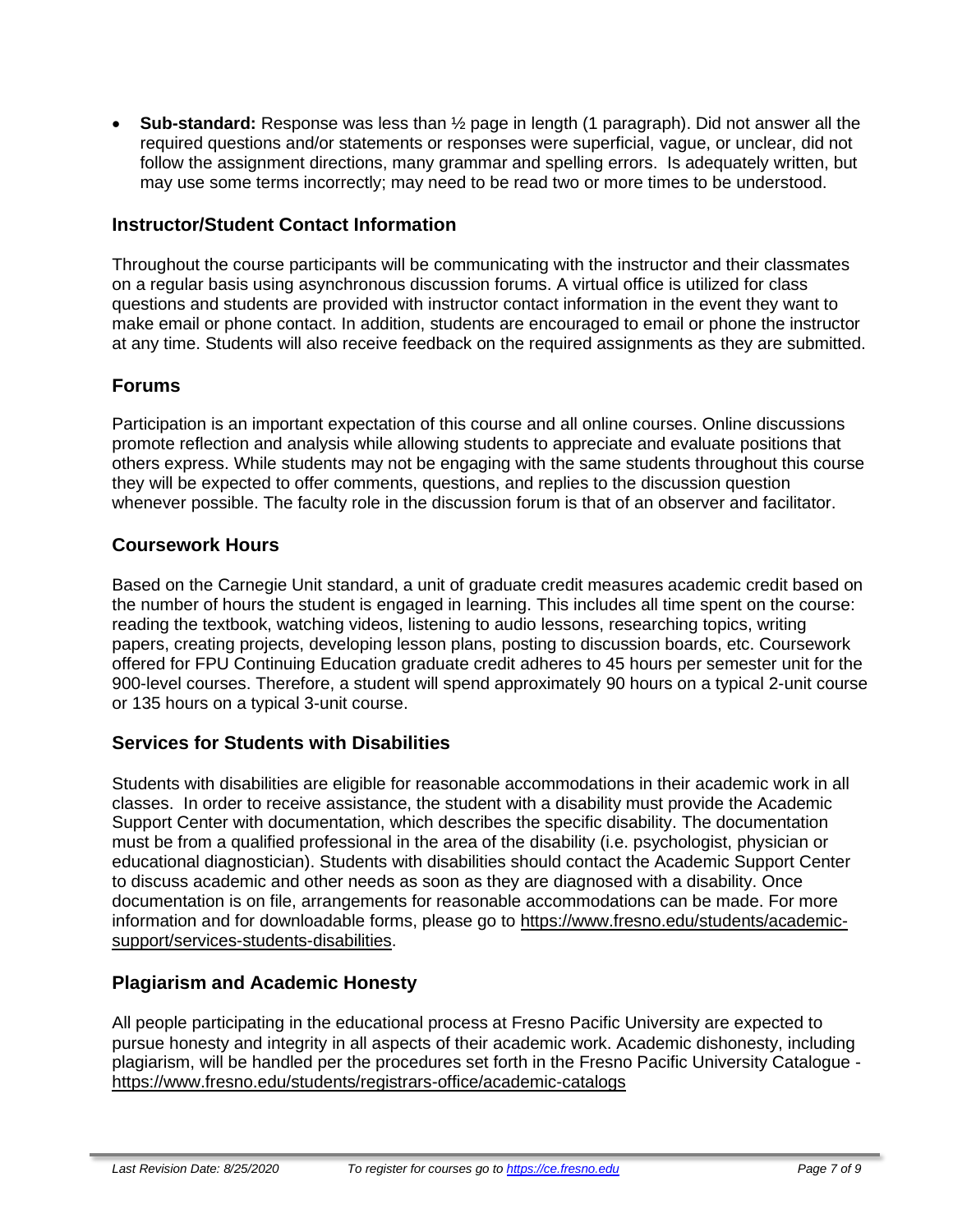# **Technology Requirements**

To successfully complete the course requirements, course participants will need Internet access, can send and receive email, know how to manage simple files in a word processing program, and have a basic understanding of the Internet. Please remember that the instructor is not able to offer technical support. If you need technical support, please contact your Internet Service Provider.

**Moodle:** This course will be delivered totally online. Moodle is a learning management system that provides students access to online resources, documents, graded assignments, quizzes, discussion forums, etc. Moodle is easy to learn and has a friendly user interface. To learn more about Moodle, go to [https://docs.moodle.org/33/en/Student\\_FAQ.](https://docs.moodle.org/33/en/Student_FAQ) There are also some student tutorials on the Center for Online Learning website at Fresno Pacific University - [https://col.fresno.edu/student.](https://col.fresno.edu/student)

**Moodle Site Login and Passwords:** Students will need to have internet access to log onto [https://ce-connect.fresno.edu.](https://ce-connect.fresno.edu/) The username and password numbers for Moodle access will be sent to you by the university using the email address you submitted at the time of registration. The instructor will then contact you with a welcome communication. If you need help with your username and password recovery, please contact the Continuing Education office at (800) 372- 5505 or (559) 453-2000 during regular office hours - Mon-Fri 8:00 am to 5:00 pm. or email them at [prof.dev@fresno.edu.](mailto:prof.dev@fresno.edu)

**Getting Help with Moodle:** If you need help with Moodle, please contact the Center for Online Learning (COL), by telephone or the website. Help by phone (559) 453-3460 is available Mon-Thurs 8:00 am to 8:00 pm and on Fridays from 8:00 am to 5:00 pm, or by filling out a "Request Services" form at [https://col.fresno.edu/contact/request-services.](https://col.fresno.edu/contact/request-services) Please identify that you are with the "School = Continuing Education".

## **Final Course Grade and Transcripts**

When all work for the course has been completed, students will need to logon to the Continuing Education website [\(https://ce.fresno.edu/my-account\)](https://ce.fresno.edu/my-account) and "Request Final Grade". Once the instructor receives the requests and submits the grade online, students may log back in to view their Final Grade Report or order transcripts online. Please allow at least two weeks for the final grade to be posted. For more information, see the Continuing Education Policies and Procedures at [https://ce.fresno.edu/ce-policies-and-procedures.](https://ce.fresno.edu/ce-policies-and-procedures)

#### **University Policies and Procedures**

Students are responsible for becoming familiar with the information presented in the Academic Catalog and for knowing and observing all policies and procedures related to their participation in the university community. A summary of university policies may be found on the university website at [https://www.fresno.edu/students/registrars-office/academic-catalogs.](https://www.fresno.edu/students/registrars-office/academic-catalogs)

#### **Fresno Pacific University Student Learning Outcomes (FPU-SLO)**

| FPU-SLO1 | <b>Student Learning Outcomes Oral Communication: Students will exhibit</b>     |
|----------|--------------------------------------------------------------------------------|
|          | clear, engaging, and confident oral communication $-$ in both individual and   |
|          | group settings – and will critically evaluate content and delivery components. |